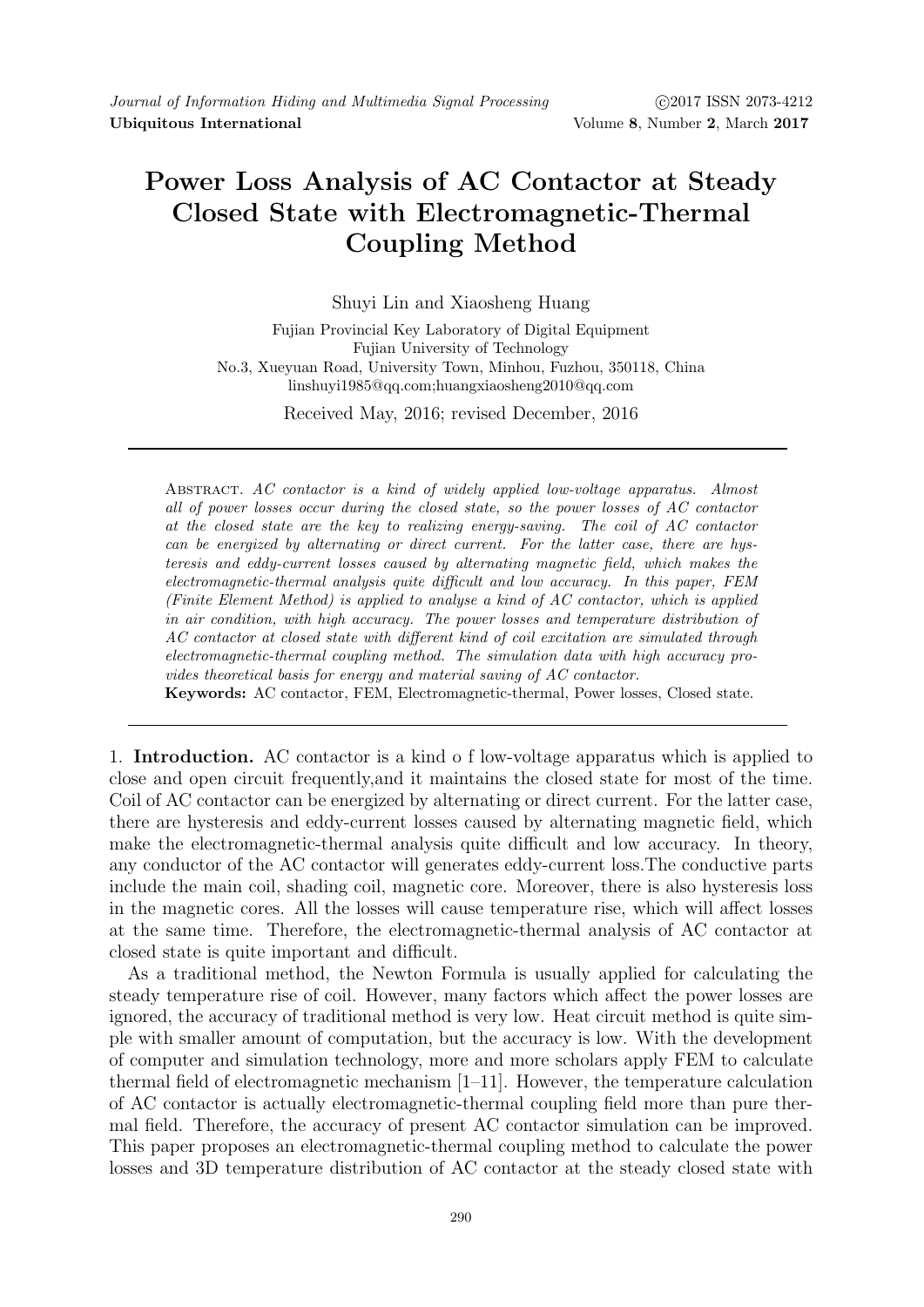both AC and DC coil excitation cases. The calculation accuracy of temperature rise is improved significantly, and the simulation results with high accuracy provide theoretical basis for energy and material saving of AC contactor.

## 2. Electromagnetic-Thermal Coupling Mathematical Model of AC Contactor in the Steady Closed State.

2.1. Power Loss Calculation Model of AC Contactor in the Steady Closed State. The electromagnetic mechanism and its corresponding model is shown in Fig.1. The prototype includes moving core, static core, shading coil, main coil, skeleton and so on.



FIGURE 1. Mechanical model of AC contactor (left) and its 3D model (right)

When the coil of AC contactor is excited by AC current, there will be magnetic hysteresis loss and eddy-current caused by alternate magnetic field.The hysteresis loss in each finite element of magnetic core is calculated by:

$$
P_{he} = fV_e \int_{BHI} dH_e dB_e \tag{1}
$$

where  $P_{he}$  is magnetic hysteresis loss of finite element, f is frequency,  $V_e$  is volume of the finite element,  $BHI$  is the B-H hysteresis loop,  $H<sub>e</sub>$  is magnetic field intensity of the finite element,  $B_e$  is magnetic flux density of the finite element [1]. The hysteresis loops of magnetic material is provided by the manufacturer.

The whole area of hysteresis loop is less than  $4H_{em}B_{em}/3$ , where  $H_{em}$  is the maximum magnetic field intensity,  $B_{em}$  is the maximum magnetic flux density. Therefore, for each element, the hysteresis loss is less than  $4fV_eH_{em}B_{em}/3$ . The total hysteresis loss is the sum of each element, and it is less than  $4f\sum_{i=1}^{n}(V_eH_{em}B_{em})/3$ , where *n* is the total number of element. From the built FEM model of AC contactor, the total magnetic hysteresis loss  $P_h < 0.0372W$ , and it takes the proportion of total power losses is less than 1.43%. Therefore, the hysteresis loss can be ignore in this model. Therefore, the main heat source includes coil loss, eddy-current loss of moving and static core and the shading coil loss.

The model can be divided into eddy current area and no eddy current area according to the conductive of material. Therefore, moving core, static core, shading coil are belong to eddy current area, and the other parts are belong to no eddy current area [12–14]. For the eddy current area, method based on the vector magnetic potential and scalar electric potential can be applied, and the control formulas are:

$$
\nabla \times \frac{1}{\mu} \times \mathbf{A} - \nabla \frac{1}{\mu} \nabla \cdot \mathbf{A} + \gamma \frac{\partial \mathbf{A}}{\partial t} + \sigma \nabla V = 0
$$
 (2)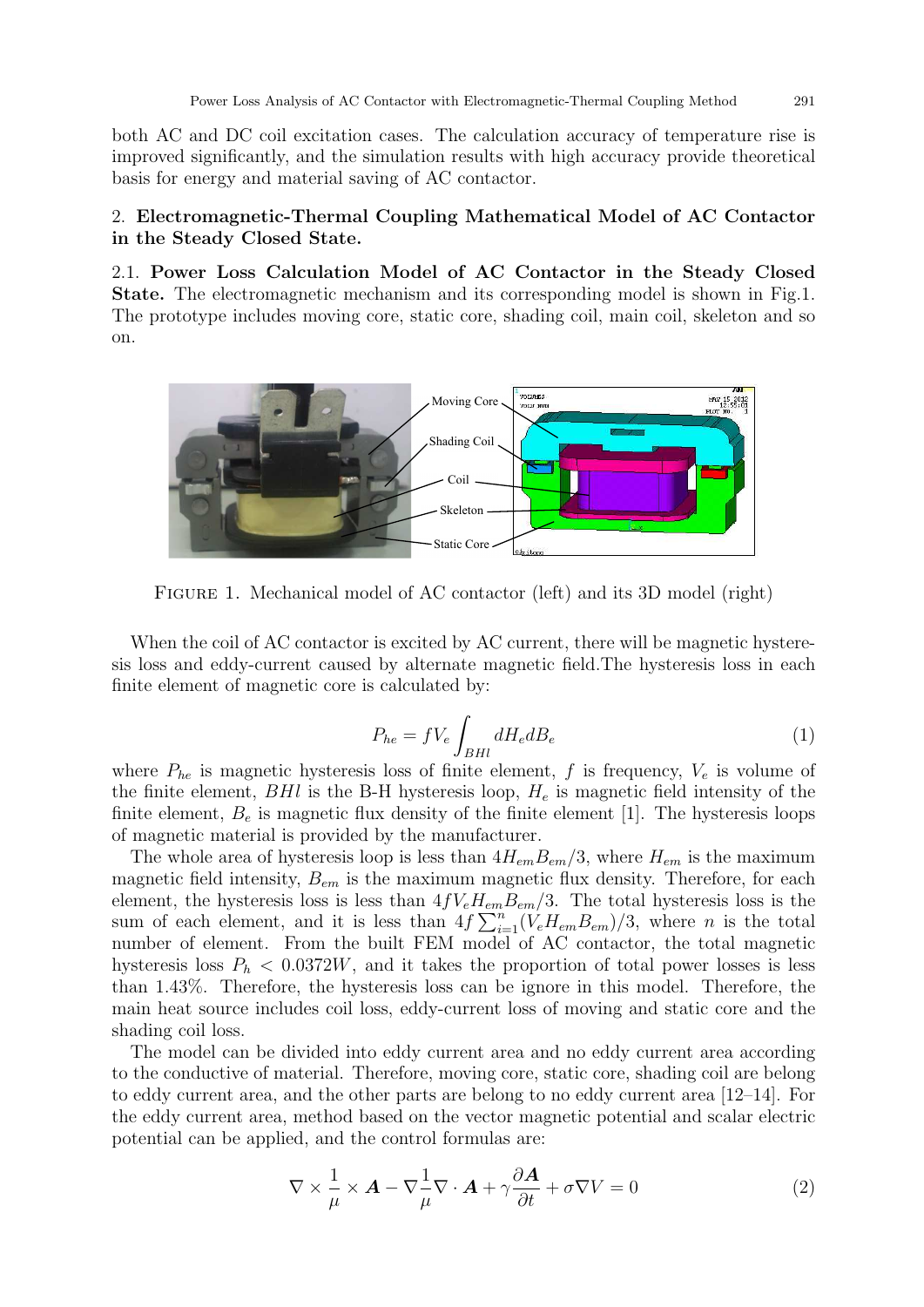292 S. Y. Lin, and X. S. Huang

$$
\nabla \cdot (-\gamma \frac{\partial \mathbf{A}}{\partial t} - \gamma \nabla V) = 0 \tag{3}
$$

where  $\gamma$  means conductivity,  $\mu$  is permeability, V is scalar potential,  $\boldsymbol{A}$  is magnetic vector potential, t means time. The control formula of no eddy current area is:

$$
\nabla \times \frac{1}{\mu} \times \mathbf{A} - \nabla \frac{1}{\mu} \nabla \cdot \mathbf{A} = \mathbf{J}_s
$$
 (4)

where  $J_s$  is current density of coil. According to the Maxwell equation and the definition of magnetic vector potential, there are the formulas as following:

$$
\nabla \times H = \mathbf{J} \tag{5}
$$

$$
\boldsymbol{H} = -\frac{1}{\mu}\boldsymbol{B} \tag{6}
$$

$$
B = \nabla \times A \tag{7}
$$

where  $H$  is magnetic field intensity,  $B$  is magnetic flux density,  $J$  is current density.

2.2. Thermal Field Calculation Model of AC Contactor at the Steady Closed State. The heat energy, which is caused by power losses of AC contactor, usually dissipates through conduction, convection and radiation. According to the national standard, the magnitude of allowed temperature rise of electric appliance is limited to  $10^2$ , and the radiant power is negligible. Therefore, it just considers conduction and convection in this paper. Heat dissipation can be handled through surface coefficient of heat transfer in the FEM model, and the conduction equation is:

$$
\rho C_p \frac{\partial \theta}{\partial t} - \nabla \cdot (\lambda \nabla \theta) - S = 0 \tag{8}
$$

where  $\rho$  means density,  $C_p$  is specific heat capacity,  $\theta$  is temperature,  $\lambda$  is heat conductivity,  $S$  is heat generation rate [1]. The boundary conditions of heat dissipation is:

$$
-\lambda \frac{\partial \theta}{\partial \mathbf{n}} = \alpha (\theta_0 - \theta_f) \tag{9}
$$

where  $\alpha$  is surface coefficient of heat transfer,  $\theta_0$  is temperature of heating element,  $\theta_f$  is the environment temperature.

2.3. Electromagnetic-Thermal Coupling Calculation of AC Contactor at the Steady Closed State. The heat energy, which makes the temperature rise of each parts, is caused by eddy current loss and coil loss. According the equations 5-7, the current density  $\boldsymbol{J}$  is calculated by:

$$
\mathbf{J} = \nabla \times \frac{1}{\mu} \nabla \times \mathbf{A}
$$
 (10)

Then, the heat generation rate  $S$  can be calculated by:

$$
S = \frac{1}{\sigma} |\mathbf{J}|^2 \tag{11}
$$

As illustrated in Fig.2, first, setting the environment temperature, material property of each part, exciting voltage, simulation time  $t_{end}$ , time step  $\Delta t$  and so on. Heat generation rate S of coil, cores and shading coil with the variation of time can be got by 11. Making S as the heat excitation of each part in the thermal field model, which is solved by 8 and 9. Then, the temperature distribution at  $t + \Delta t$  can be got. If  $t + \Delta t < t_{end}$ , the material property of each part will be updated according the new temperature distribution. Making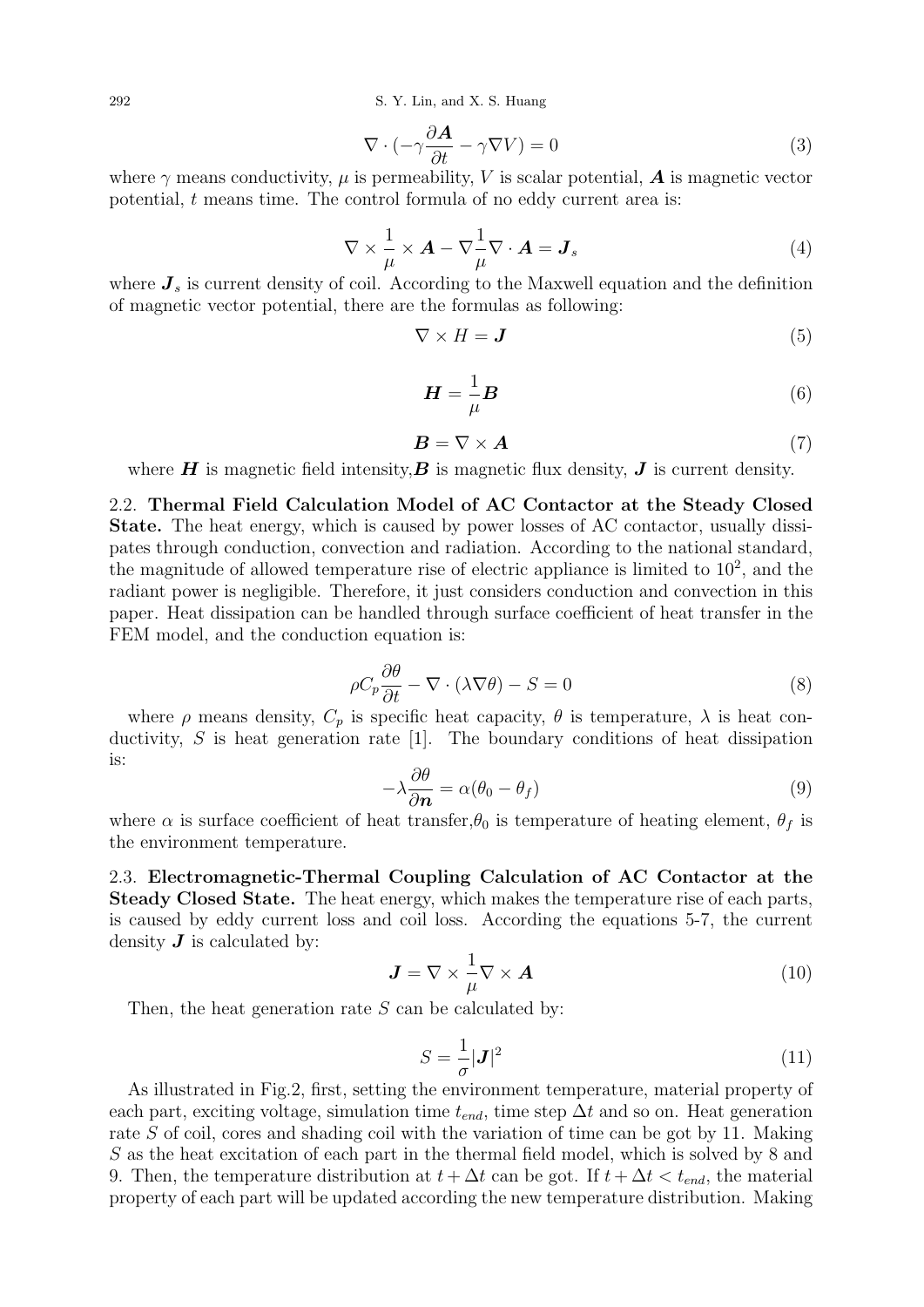$t = t + \Delta t$ , and repeating the process until  $t = t_{end}$ . Finally, save the result and turn to the post process.



FIGURE 2. Calculation flow chart of electromagnetic-thermal coupling

3. Experimental Verification of FEM Model. Temperature rise with different voltage was tested. The rated voltage is 220V at 50Hz, and the environment temperature is 28◦C. The comparisons of simulation and measurement is illustrated in Table 1, where U-voltage, P-power, L-inductance,  $\Delta T$ -temperature rise, and  $U_e$ -the rated voltage. The maximum relative error of power and inductance are 6.5% and 2.48% respectively. And the maximum relative error of average temperature of coil is 5.41%. The results of simulation and measurement match well.

|  |  |  | TABLE 1. Comparisons of simulation and measurement |
|--|--|--|----------------------------------------------------|
|  |  |  |                                                    |

| $U/U_e$ | P(W        |      |                                      |     | L(H) |                                                         |            | $\Delta T(K)$ |          |  |
|---------|------------|------|--------------------------------------|-----|------|---------------------------------------------------------|------------|---------------|----------|--|
|         | <b>FEM</b> | Exp. | Error                                | FEM | Exp. | Error                                                   | <b>FEM</b> | Exp.          | Error    |  |
| 0.8     | 1.55       | 1.47 | $\sqrt{5.44\% \sqrt{22.83}}$   23.41 |     |      | $12.48\%$                                               | 31.4       | 30.1          | 4.32\%   |  |
| 0.9     | 2.13       | 2.00 |                                      |     |      | $\boxed{6.50\% \mid 21.51 \mid 20.05 \mid 2.45\% \mid}$ | 40.9       | 38.8          | $5.41\%$ |  |
|         | 2.76       | 2.61 | $5.75\%$   20.80   20.77             |     |      | $0.14\%$                                                | 52.0       | 50.7          | $2.56\%$ |  |
| 1.1     | 3.61       | 3.48 | $\sqrt{3.74\%}$   19.32              |     |      | $19.43 \mid 0.57\%$                                     | 69.1       | 68.7          | $0.58\%$ |  |

3.1. Electromagnetic-Thermal Simulation of AC contactor with AC-energized coil. The 3D heat generation rate result of each part is illustrated in Fig.3, with  $T_e =$ 65.6°C, and  $U = 1.1U_e$  at 50Hz.

Heat generation rate equal to the ratio of power losses and volume. Fig.3 shows that the heat generation rate of cores is mainly focus on the middle column of cores. The heat generation rate of coil is quite uniform. Coil is the main heat source and it takes 72.63% of the total power losses. Core loss takes 24.47% of that. Meanwhile, the loss of static core is more than moving core.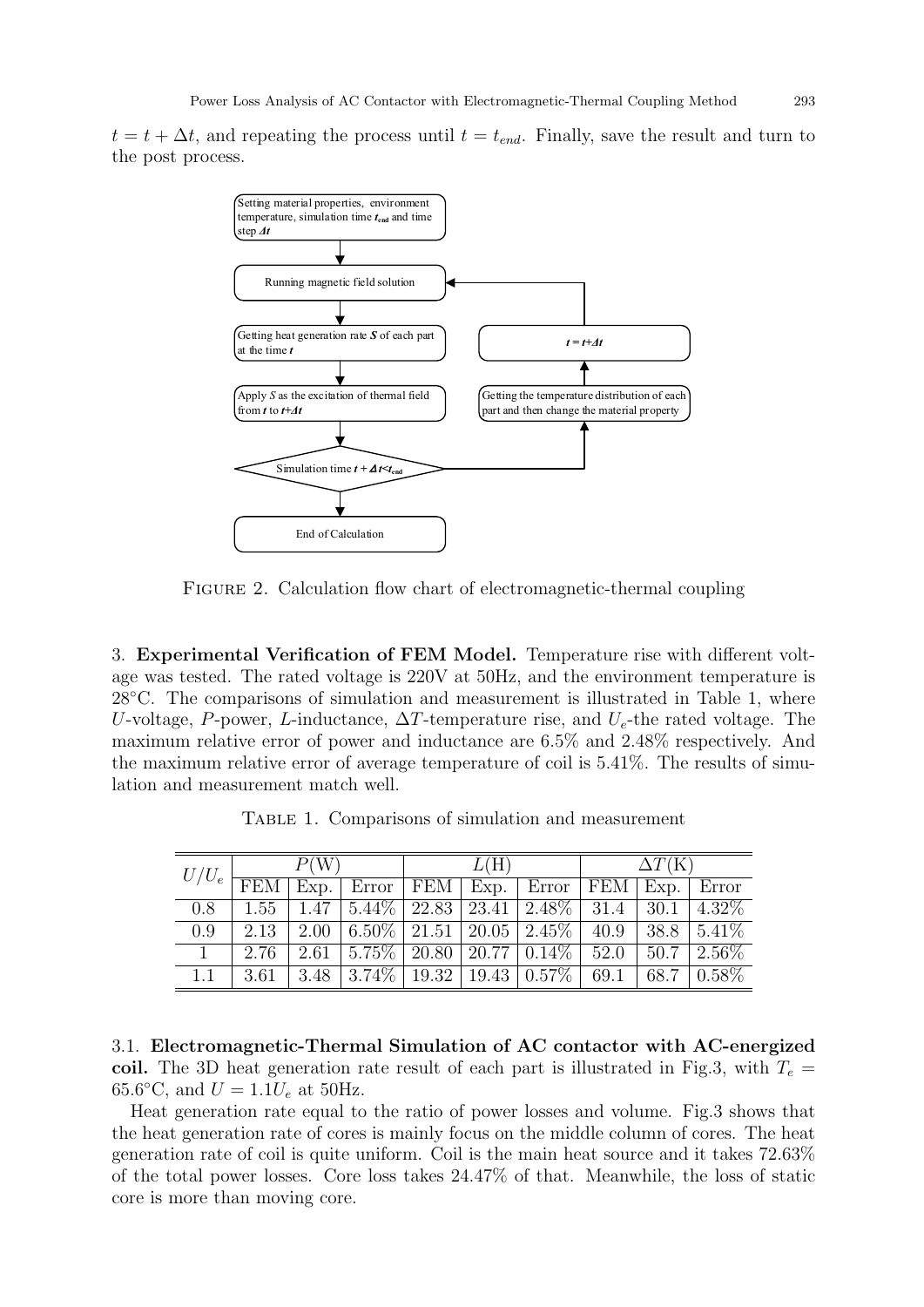

FIGURE 3. 3D heat generation rate of each part

3.2. Electromagnetic-Thermal Simulation of AC contactor with DC-energized coil. Through the built 3D model of AC contactor, the lowest holding voltage is about 15V. Therefore, setting the holding voltage as 22V for considering the appropriate margin. Setting simulation environment temperature as 65.6 ◦Cand the result of 3D heat generation rate of AC contactor is showed in Fig.4.



Figure 4. 3D heat generation rate of coil at 22V DC holding voltage

The power losses of coil are the only heat source at closed state when the main coil is energized by DC voltage. The heat generation rate of DC energized coil is just one-sixth of the AC energized coil. The power losses of coil are just 0.2743W, and its temperature rise is decreased sharply. Meanwhile, the total power losses of AC contactor are also decreased significantly.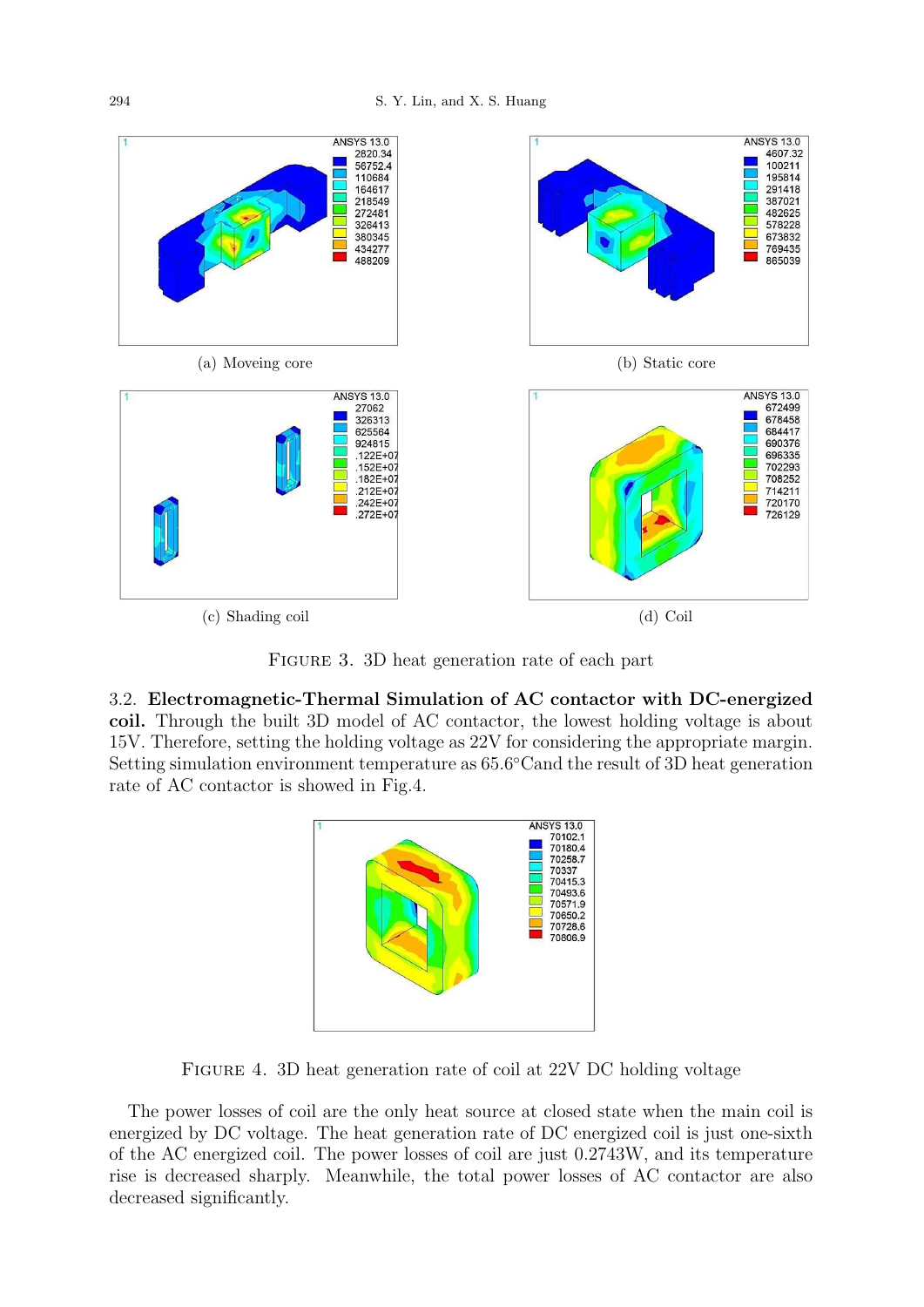## 4. Power Loss of AC Contactor at the Closed State.

4.1. Power Loss Analysis of AC Contactor at Closed State with AC-energized Coil. Defining the initial parameters as: coil turn  $N = 5620$ , wire diameter  $d = 0.08mm$ , rated voltage  $Ue = 220V$ . For the AC-energize case, the power losses of coil and cores take the most of total power losses. Therefore, we focus on the analysis of power losses with the variation of coil parameters and thickness of cores. The highest allowed operation temperature is 155◦C according to the grade F of coil heat-resisting. When the environment temperature is  $65.6^{\circ}$ C and the input voltage is  $1.1U_e$ , the long term average temperature rise must be less than 89.4K. For appropriate margin, the long term average temperature rise should be less than 80K. Setting the environment temperature to 65.6°C, the input voltage  $U = 1.1U_e$ . And then running the simulation with the variation of parameters. The simulation results and the data analysis are as follow.

Table 2 shows the power losses and temperature rise with the variation of turns N form 4800 to 6000. In the table,  $P_d$  is power losses of moving core,  $P_j$  is power losses of static core,  $P_{sc}$  is power losses of shading coil,  $P_w$  is power losses of coil, I means current, and S means apparent power.

|      |         |         | $U = 1.1 U_e$ |            |                           | $U=U_e$ |      |                |  |
|------|---------|---------|---------------|------------|---------------------------|---------|------|----------------|--|
| N    | $P_d/W$ | $P_i/W$ | $P_w/W$       | $P_{sc}/W$ | $\Delta T_{avg}/\text{K}$ | /mA     | S/VA | <b>EEG</b>     |  |
| 6000 | 0.23    | 0.63    | 2.11          | 0.096      | 57.75                     | 27.22   | 5.99 | $\overline{2}$ |  |
| 5800 | 0.24    | 0.64    | 2.50          | 0.10       | 66.17                     | 28.94   | 6.37 | $\overline{2}$ |  |
| 5620 | 0.25    | 0.68    | 2.76          | 0.11       | 72.08                     | 31.31   | 6.89 | $\overline{2}$ |  |
| 5400 | 0.27    | 0.72    | 3.30          | 0.12       | 81.89                     | 34.06   | 7.49 | $\overline{2}$ |  |
| 5200 | 0.27    | 0.74    | 4.00          | 0.12       | 95.84                     | 37.11   | 8.16 | $\overline{2}$ |  |
| 5000 | 0.28    | 0.76    | 5.02          | 0.13       | 115.02                    | 40.29   | 8.86 | 3              |  |
| 4800 | 0.30    | 0.77    | 5.78          | 0.13       | 130.51                    | 44.51   | 9.79 | 3              |  |

Table 2. Power loss and temperature rise with the variation of coil turns

The result shows that: the percentage of coil power losses increases with the decrease of coil turns. When  $N < 5400$ , the temperature rise will reach the highest allowed temperature rise. With the increase of  $N$ , the apparent power increases clearly. All the EEG (Energy Efficiency Grades) are 2 within the allowed temperature rise range. When  $N < 5200$ , the EEG will reach to 3. Therefore, the effect of energy and material saving by changing the coil turns is not apparent.

Table 3 shows the power losses and temperature rise with the variation of wire diameter d form 0.06mm to 0.08mm. The result shows that: the percentage of coil power losses increases with the decrease of wire diameter. When  $d < 0.071$  mm, the temperature rise will reach to the highest allowed temperature rise. With the decrease of d, the apparent power decreases. The EEG keeps 2 with the variation of wire diameter within the allowed temperature rise range. Therefore, the energy and material saving won't change much with the variation of wire diameter.

Table 4 shows the power losses and temperature rise with the variation of core thickness  $H_t$  from 10.0mm to 12.5mm.

The result shows that: with the decrease of  $H_t$ , power losses of cores and shading coil decrease obviously and the percentage of coil power losses increases. When  $Ht < 11.5$ mm, the temperature rise will reach to the highest allowed temperature rise. With the decrease of  $H_t$ , the apparent power increase clearly. All the EEG are 2 within the range of allowed temperature rise. When  $Ht < 10.0$ mm, the EEG will reach 3. According to the analysis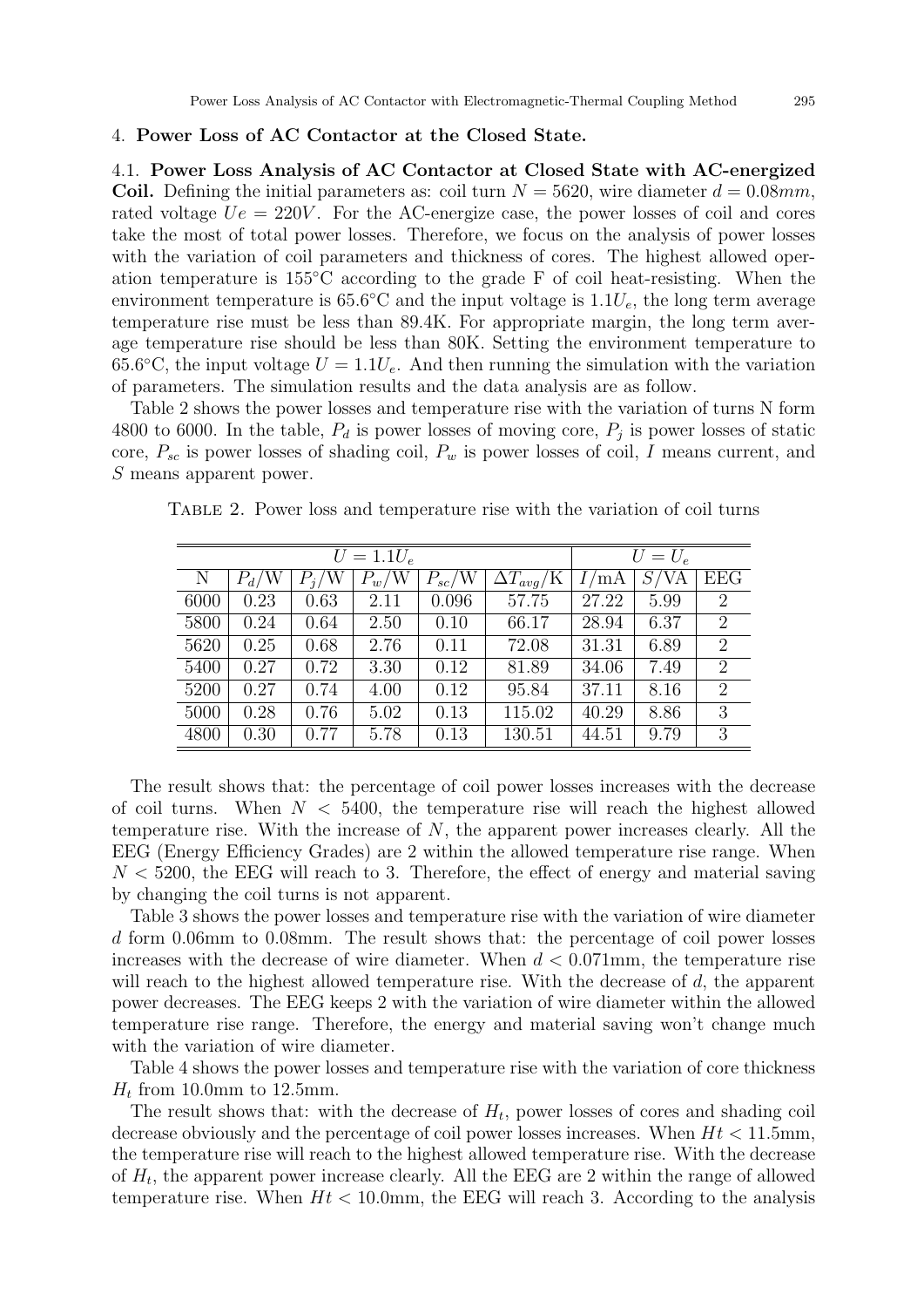|       |         |              | $U = 1.1 U_e$ |            |                             | $U=U_e$ |      |                |  |
|-------|---------|--------------|---------------|------------|-----------------------------|---------|------|----------------|--|
| d/mm  | $P_d/W$ | /W<br>$P_i/$ | $P_w/W$       | $P_{sc}/W$ | $\Delta T_{avg}/\mathrm{K}$ | /mA     | S/VA | <b>EEG</b>     |  |
| 0.085 | 0.26    | 0.69         | 2.60          | 0.11       | 67.21                       | 31.86   | 7.01 | $\overline{2}$ |  |
| 0.080 | 0.25    | 0.68         | 2.76          | 0.11       | 72.08                       | 31.31   | 6.89 | $\overline{2}$ |  |
| 0.075 | 0.25    | 0.65         | 2.97          | 0.10       | 75.61                       | 30.90   | 6.80 | $\overline{2}$ |  |
| 0.071 | 0.24    | 0.63         | 3.24          | 0.10       | 82.43                       | 30.26   | 6.66 | $\overline{2}$ |  |
| 0.065 | 0.22    | 0.60         | 3.53          | 0.093      | 90.28                       | 29.86   | 6.57 | $\overline{2}$ |  |
| 0.063 | 0.22    | 0.60         | 3.59          | 0.088      | 92.89                       | 29.55   | 6.50 | $\overline{2}$ |  |
| 0.060 | 0.21    | 0.55         | 3.82          | 0.084      | 93.94                       | 29.15   | 6.41 | $\overline{2}$ |  |

Table 3. Power loss and temperature rise with the variation of wire diameter

Table 4. Power loss and temperature rise with the variation of wire diameter

|                |         |             | $U = 1.1 U_e$ |            |                              |       | $U=U_e$ |     |
|----------------|---------|-------------|---------------|------------|------------------------------|-------|---------|-----|
| $H_t/{\rm mm}$ | $P_d/W$ | $P_i/$<br>W | $P_w/{\rm W}$ | $P_{sc}/W$ | $\overline{\Delta}T_{avg}/K$ | ΄mΑ   | S/VA    | EEG |
| 12.5           | 0.29    | 0.71        | 2.17          | 0.10       | 59.42                        | 28.33 | 6.23    | 2   |
| 12.0           | 0.27    | 0.68        | 2.56          | 0.11       | 68.05                        | 30.32 | 6.67    | 2   |
| 11.5           | 0.25    | 0.62        | 3.10          | 0.11       | 79.31                        | 31.81 | 7.00    | 2   |
| 11.0           | 0.24    | 0.60        | 3.75          | 0.084      | 92.81                        | 33.12 | 7.29    | 2   |
| 10.0           | 0.19    | 0.50        | 5.15          | 0.073      | 122.01                       | 38.65 | 8.50    | 3   |

above, the EEG keeps 2 for the AC-energized case within the allowed temperature rise range. The eddy current losses take one half of the total power losses, and the apparent power is high. The EEG won't reach  $1 (S < 0.5VA)$  by changing coil diameter, turns, and core thickness. If the main coil is energized by DC voltage , there will be no eddy current losses and the contactor can keep closed with a very low DC voltage. There will be only coil loss, energy-saving of contactor can be realized.

4.2. Power Loss Analysis of AC Contactor at Closed State with DC-energized Coil. Table 5 shows the simulation results with the variation of holding DC voltage at 65.6 ◦C environment temperature.

Table 5. Simulation results of AC contactor at different DC voltage

|      | K.<br>$\Delta$ <i>avg</i> -dtx/ | $\Delta L_{avg-jtx}/\bar{\rm K}$   . | $\Delta L_{avg-gj}/N$ | $\Delta T_{avg\_xq/\Lambda}$ | ΄mΑ   | Power/W |
|------|---------------------------------|--------------------------------------|-----------------------|------------------------------|-------|---------|
| 15.4 | 2.71                            | 2.83                                 | 4.10                  | 4.73                         | 8.86  | 0.14    |
| 17.6 | 3.38                            | 3.53                                 | 5.16                  | 5.97                         | 10.08 | 0.18    |
| 19.8 | 4.09                            | 4.28                                 | 6.32                  | 7.33                         | 11.29 | 0.22    |
| 22   | 4.91                            | 5.15                                 | 7.74                  | 9.01                         | 12.50 | 0.27    |
| 24.2 | 5.60                            | 5.87                                 | 8.89                  | 10.35                        | 13.67 | 0.33    |
| 26.4 | 6.43                            | 6.75                                 | 10.31                 | 12.03                        | 14.83 | 0.39    |

In the table,  $\Delta T_{avg-dtx}$  is average temperature of moving core,  $\Delta T_{avg-jtx}$  is average temperature of static core,  $\Delta T_{avg-gi}$  is average temperature of skeleton,  $\Delta T_{avg-xy}$  is average temperature of coil, I means coil current. The result shows that the maximum coil average temperature rise is 12.03K, which is far below the limit of allowed temperature rise. The power is less than 0.5W, and the EEG keeps 1. It realizes the energy saving of contactor.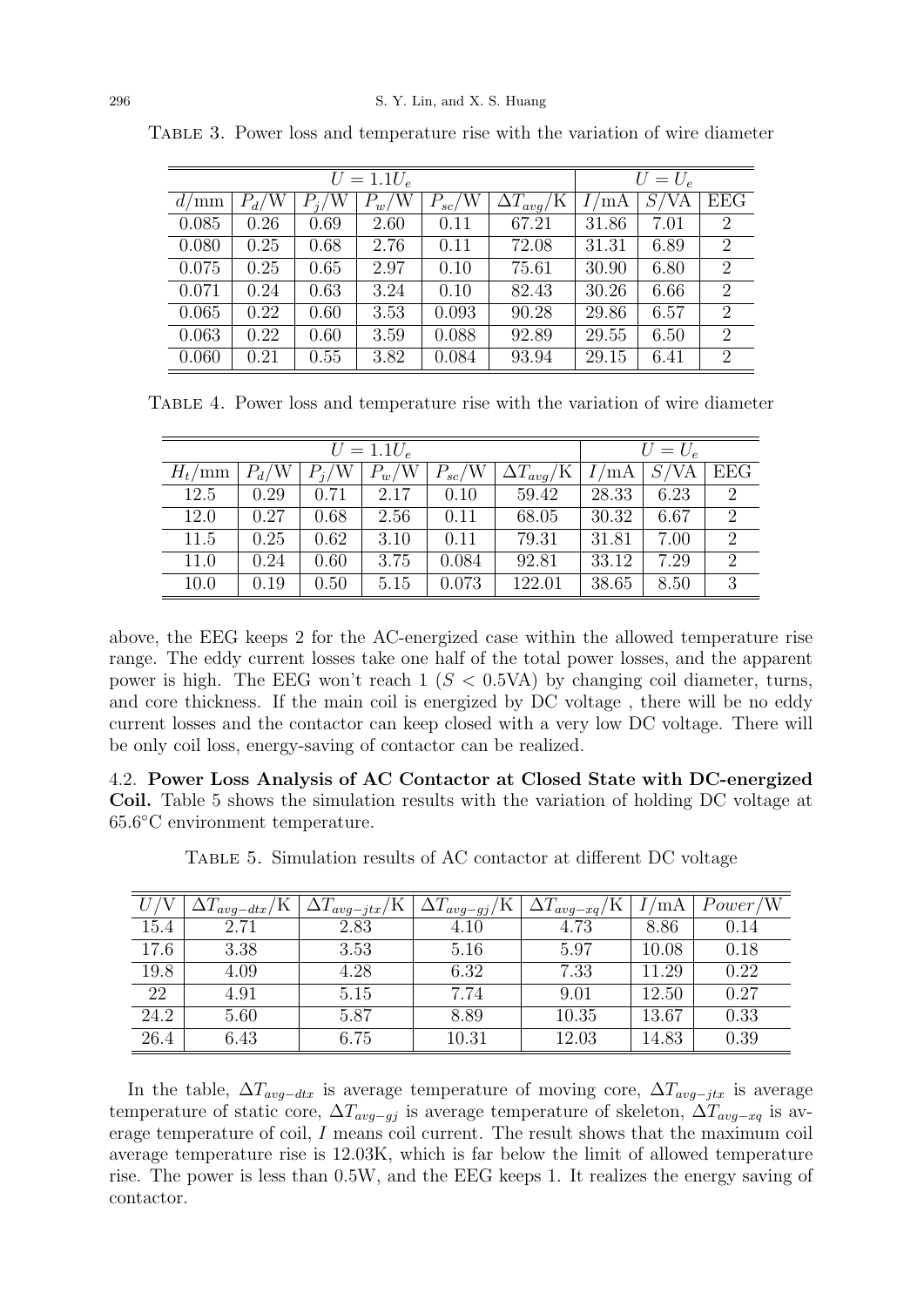Table 6 shows the power losses and temperature rise with the two coil energized methods.

|          | AC energizing         |            |           | DC energizing         |      | Ratio of S |
|----------|-----------------------|------------|-----------|-----------------------|------|------------|
| $U_{AC}$ | $\Delta T_{avg-xq/2}$ | $\sqrt{A}$ | $U_{DC}/$ | $\Delta T_{avg-xq}/K$ | S/VA |            |
| 154      | 26.43                 | 3.20       | 15.4      | 4.73                  | 0.14 | 4.38%      |
| 176      | 34.33                 | 4.22       | 17.6      | 5.97                  | 0.18 | 4.27%      |
| 198      | 43.51                 | 5.42       | 19.8      | 7.33                  | 0.22 | 4.06%      |
| 220      | 55.50                 | 6.89       | 22.0      | 9.01                  | 0.27 | $3.92\%$   |
| 242      | 72.08                 | 8.81       | 24.2      | 10.35                 | 0.33 | 3.75%      |
| 264      | 103.54                | 11.53      | 26.4      | 12.03                 | 0.39 | $3.38\%$   |

Table 6. Power loss and temperature rise with the variation of wire diameter

In the table,  $U_{AC}$  is effective value of AC holding voltage $U_{DC}$  is DC holding voltage, Ratio of S means the ratio of apparent power between DC and AC energizing methods. The result shows that all the apparent power at closed state with DC-energized coil is less than 5% that of AC-energized coil. And the ratio will be decreased with the increase of voltage. Without changing the original structure of contactor, the temperature rise of coil with DC-energized coil is far less than that of AC-energized coil. The temperature rise of coil with low DC holding voltage is less than 20K, which is far less than 80K.

The wire diameter and coil turns, which will affect the temperature rise directly, are the keys of energy and material saving. Setting the environment temperature as 65.6°C, wire diameter as 0.08mm, and the DC holding voltage as 24.4V.Table 7 shows the simulation results with the variation of coil turns from 5500 to 500.

| N                   | 5500   | 4500   | 3500   | 2500           | 1500                        | 1000           | 750    | 500            |
|---------------------|--------|--------|--------|----------------|-----------------------------|----------------|--------|----------------|
| $P_{xq}/W$          | 0.338  | 0.431  | 0.577  | 0.846          | 1.337                       | 1.944          | 2.502  | 3.541          |
| $\Delta T_{avg}$ /K | 10.61  | 13.55  | 18.44  | 24.50          | 44.02                       | 63.89          | 81.85  | 113.89         |
| 'mA                 | 14.0   | 17.8   | 23.91  | 35.15          | 55.29                       | 80.34          | 103.44 | 146.41         |
| $R/\omega$          | 1725.2 | 1353.1 | 1008.6 | 685.0          | 437.51                      | 301.1          | 233.86 | 165.19         |
| S/VA                | 0.339  | 0.431  | 0.579  | 0.851          | 1.338                       | 2.081          | 2.503  | 3.543          |
| <b>EEG</b>          |        |        | 2      | $\overline{2}$ | $\mathcal{D}_{\mathcal{L}}$ | $\overline{2}$ | 2      | $\overline{2}$ |

Table 7. Power loss and temperature rise with the variation of wire diameter

In the table,  $P_{xq}$  means power dissipation of coil. The result shows that when  $N < 750$ , the average temperature rise is close to the critical temperature rise. Therefore, when wire diameter is 0.08mm, coil turns must be more than 750, and the thermal property can be satisfied. When coil turns is less than 3500, the apparent power will exceed 0.5W, and the EEG will reduce to 2. Thus there are two critical turns  $N_{critical}$ . One is the critical turn according to the thermal property and another is according to the EEG from 1 to 2. Table 8, 9 shows the two critical turns in different wire diameters.

Table 8 shows that the apparent power larger than 2W considering the critical turns according to thermal property. Although the EEG keeps 2, the copper of coil and the apparent power are decreased significantly. Fig.5 shows the two critical turns with the variation of coil diameter.

Curve 1 shows the critical coil turns between EEG 1 and EGG 2. Curve 2 shows the critical turns according to thermal property. There are three area A, B, C shown in Fig.5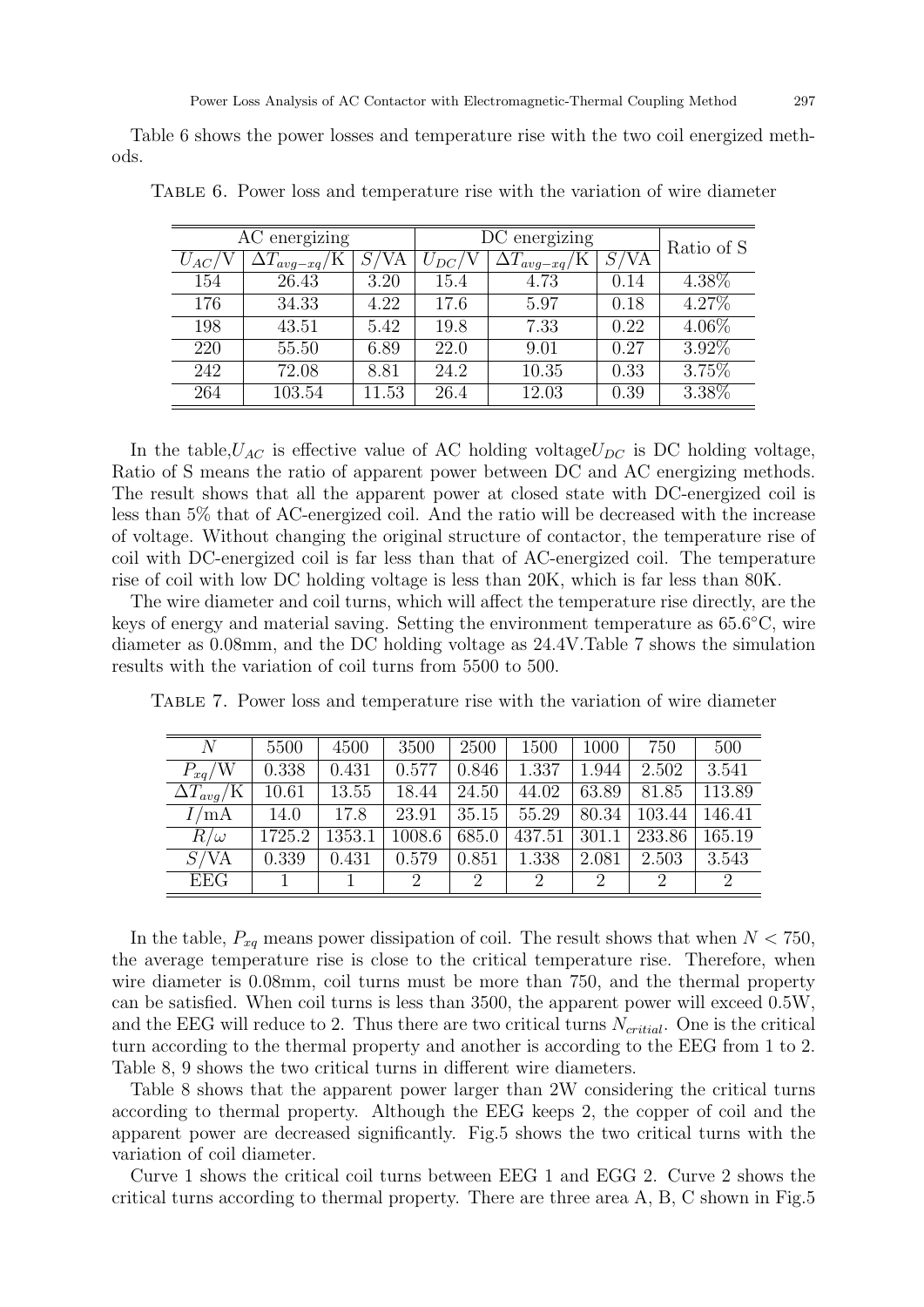| U    |      | $N_{critical}$ | $P_{xq}/W$ | $\Delta T_{avg}$ /K | I/mA   | $R/\omega$ | S/VA | <b>EEG</b>                  |
|------|------|----------------|------------|---------------------|--------|------------|------|-----------------------------|
| 24.2 | 0.07 | 600            | 2.44       | 81.76               | 100.77 | 240.08     | 2.47 | $\mathcal{D}_{\mathcal{L}}$ |
| 24.2 | 0.08 | 750            | 2.50       | 81.85               | 103.44 | 233.86     | 2.50 | $\mathcal{D}_{\mathcal{L}}$ |
| 24.2 | 0.09 | 900            | 2.59       | 81.49               | 106.87 | 226.36     | 2.59 | $\mathcal{D}_{\mathcal{L}}$ |
| 24.2 | 0.10 | 1050           | 2.67       | 80.88               | 110.38 | 219.13     | 2.67 | $\mathcal{D}_{\mathcal{L}}$ |
| 24.2 | 0.12 | 1280           | 2.96       | 80.73               | 122.87 | 196.22     | 2.97 | $\mathcal{D}_{\mathcal{L}}$ |
| 24.2 | 0.15 | 1580           | 3.34       | 80.64               | 138.16 | 174.91     | 3.34 | $\mathcal{D}_{\mathcal{L}}$ |

Table 8. Power loss and temperature rise with the variation of wire diameter

Table 9. Power loss and temperature rise with the variation of wire diameter

|    |      | $N_{critical}$ | $P_{xq}/W$ | $\Delta T_{avg}/K$   $I/mA$ |      | $R/\omega$ | S/VA | EEG |
|----|------|----------------|------------|-----------------------------|------|------------|------|-----|
| 22 | 0.06 | 2050           | 0.50       | 10.71                       | 22.7 | 967.2      | 0.50 |     |
| 22 | 0.07 | 2850           | 0.50       | 15.38                       | 22.7 | 965.2      | 0.50 |     |
| 22 | 0.08 | 3400           | 0.50       | 15.35                       | 22.7 | 964.1      | 0.50 |     |
| 22 | 0.09 | 3950           | 0.50       | 15.06                       | 22.7 | 968.2      | 0.50 |     |
| 22 |      | 4450           | 0.50       | 14.17                       | 22.7 | 967.3      | 0.50 |     |



Figure 5. The two critical turns with the variation of coil diameter

for any state with DC-energized coil. When coil parameters stay in area A, the EEG keeps 1 with better thermal property. When coil parameters stay in area B, the EEG of contactor will decline to 2 with appropriate thermal property. However, the copper of coil is decreased significantly. If coil parameters stay in area C, the thermal property is unsatisfied.

5. Conclusion. This paper proposes an electromagnetic-thermal coupling method, which considers eddy current loss, resistivity of coil, coefficient of heat conduction and emission. It is suitable for the power losses analysis of AC contactor at closed state. The method is verified by simulation and experiment. The simulation results with high accuracy provides theoretical basis for energy and material saving of AC contactor. Meanwhile, two critical turns curves are proposed for coil parameters optimization and realizing the requested EEG at DC-energized case. The power losses, apparent power, EEG, temperature distribution with the variations of wire diameter, coil turns and core thickness are analyzed. The results show that in the range of allowed temperature rise, the EEG keeps 2 with AC-energized coil. For the AC-energized case, there are eddy current losses,which take one half of the total power losses, and EEG can't reach 1 by only changing coil diameter, turns, and core thickness. On the other hand, for the DC-energized case, there is no eddy